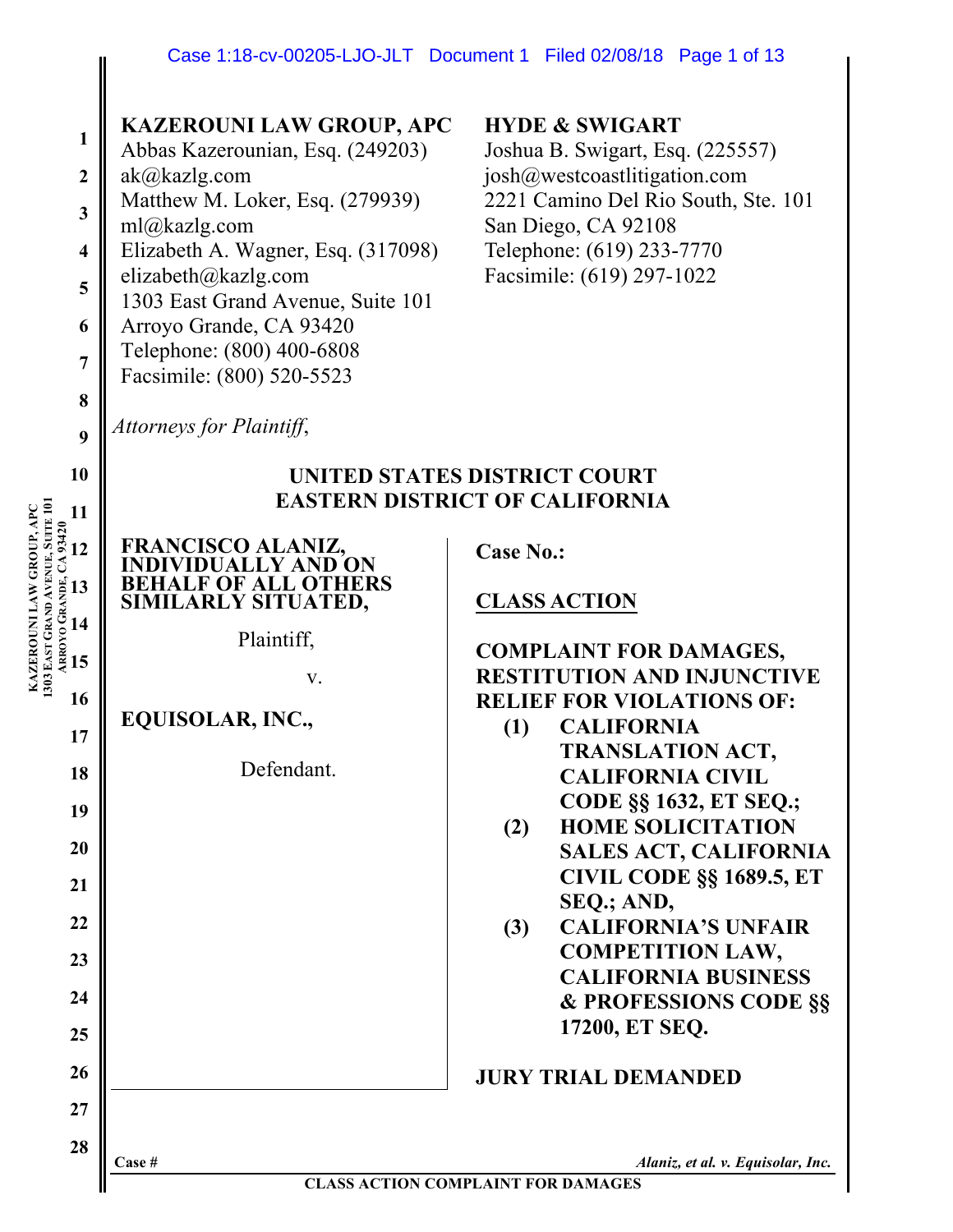## **INTRODUCTION**

1. Plaintiff FRANCISCO ALANIZ ("Plaintiff"), by Plaintiff's attorneys, brings this Class Action Complaint for damages, injunctive relief, and any other available legal or equitable remedies, resulting from the unlawful and deceptive business practices of EQUISOLAR, INC. ("Defendant") with regard to Defendant's practice of utilizing misleading representations regarding the quality of Defendant's goods and requiring non-English speaking consumers to sign contracts in English in violation of the California Translation Act, California Civil Code §§ 1632, et seq. ("CTA"); and, California's Unfair Competition Law, California Business & Professions Code §§ 17200, et seq. ("UCL").

- 2. Said contracts also failed to comply with the Home Solicitation Sales Act, Cal. Civ. Code §§ 1689.5, et seq. ("HSSA")
- 3. This Action seeks to enjoin Defendant's practices of unlawfully forcing California consumers to enter into contracts that are not drafted in a language known by the consumer as well as contracts that fail to include required notices of consumers' rights.
- **18 19 20 21** 4. Defendant's conduct is a scheme carried out by Defendant which involves making significant amounts of money from California consumers through false, deceptive, and misleading means throughout the period covered by the applicable statute of limitations.
- **22 23 24** 5. Plaintiff makes these allegations on information and belief, with the exception of those allegations that pertain to a Plaintiff, or to a Plaintiff's counsel, which Plaintiff alleges on personal knowledge.
- **25 26** 6. While many violations are described below with specificity, this Complaint alleges violations of the statutes cited in their entirety.
- **Case # 1 of 12** *Alaniz, et al. v. Equisolar, Inc.* **27 28** 7. Unless otherwise stated, Plaintiff alleges that any violations by Defendant were knowing and intentional, and that Defendant did not maintain procedures

**1**

**2**

**3**

**4**

**5**

**6**

**7**

**8**

**9**

**10**

**11**

**12**

**13**

**14**

**15**

**16**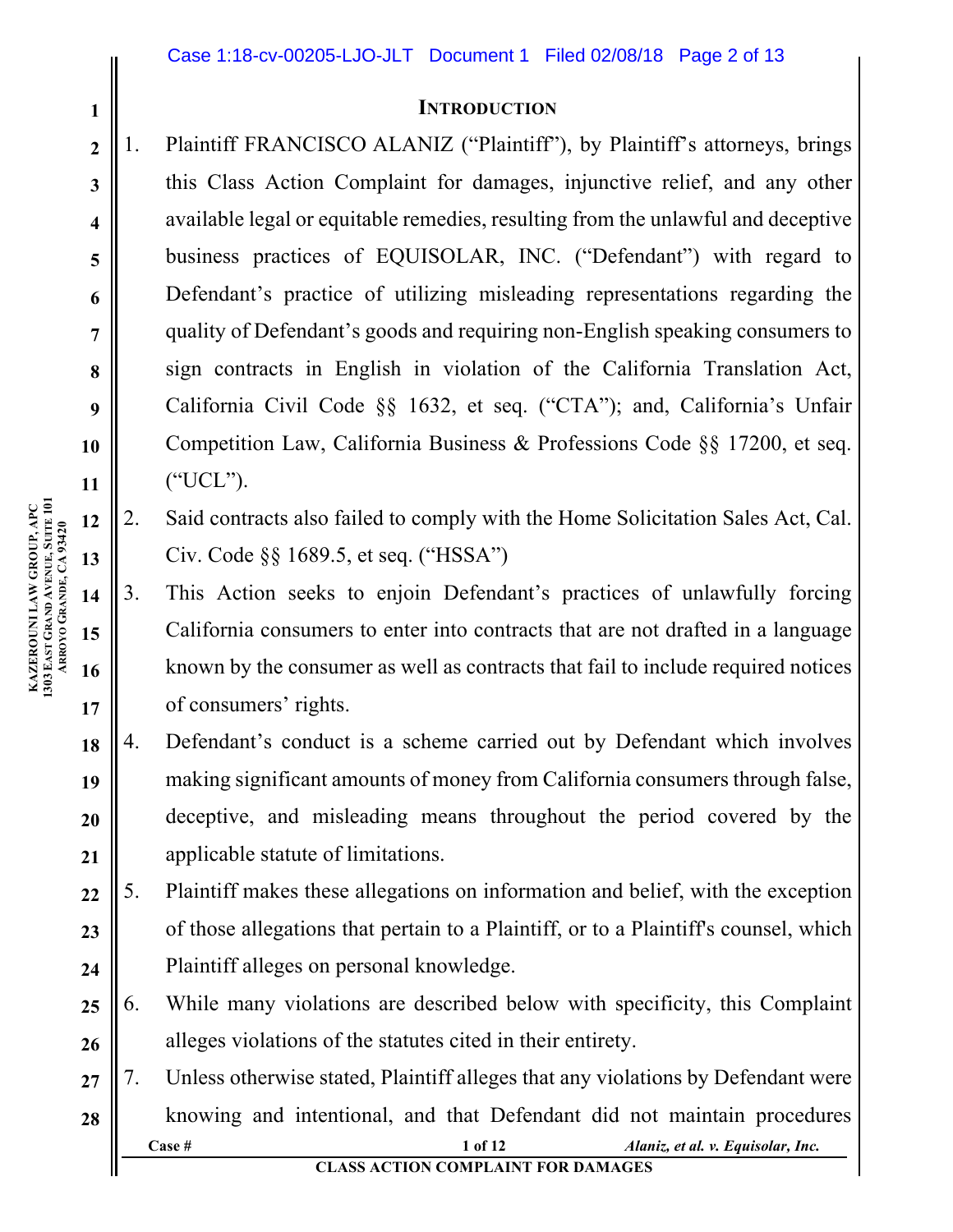reasonably adapted to avoid any such violation.

8. Unless otherwise indicated, the use of any Defendant's name in this Complaint includes all agents, employees, officers, members, directors, heirs, successors, assigns, principals, trustees, sureties, subrogees, representatives, and insurers of that Defendant named.

# **JURISDICTION AND VENUE**

9. Jurisdiction is proper under 28 U.S.C. § 1332(d)(2) because Plaintiff seeks relief on behalf of a national class, which will result in the Classes members belonging to a different state than that of Defendant. Plaintiff also seeks restitution which when aggregated among a proposed class numbering in the tens of thousands, exceeds the \$5,000,000 threshold for federal court jurisdiction. Therefore, both diversity jurisdiction and the damages threshold under the Class Fairness Act of 2005 ("CAFA") are present, and this Court has jurisdiction.

- 10. This action arises out of Defendant's violations of California Translation Act, California Civil Code §§ 1632, et seq. ("CTA"); Home Solicitation Sales Act, California Civil Code §§ 1689.5 ("HSSA"), et seq.; and, California's Unfair Competition Law, California Business & Professions Code §§ 17200, et seq. (the "UCL").
- **20 21** 11. Because Defendant conducts business within the State of California, personal jurisdiction is established.
- **22 23 24 25 26** 12. Venue is proper pursuant to 28 U.S.C. § 1391 for the following reasons: (i) Plaintiff resides in the County of Kern, State of California which is within this judicial district; (ii) the conduct complained of herein occurred within this judicial district; and, (iii) Defendant conducts business within this judicial district.

**KAZEROUNI LAW GROUP, APC 1303 EAST GRAND AVENUE, SUITE 101 ARROYO GRANDE, CA 93420** **1**

**2**

**3**

**4**

**5**

**6**

**7**

**8**

**9**

**10**

**11**

**12**

**13**

**14**

**15**

**16**

**17**

**18**

**19**

**27**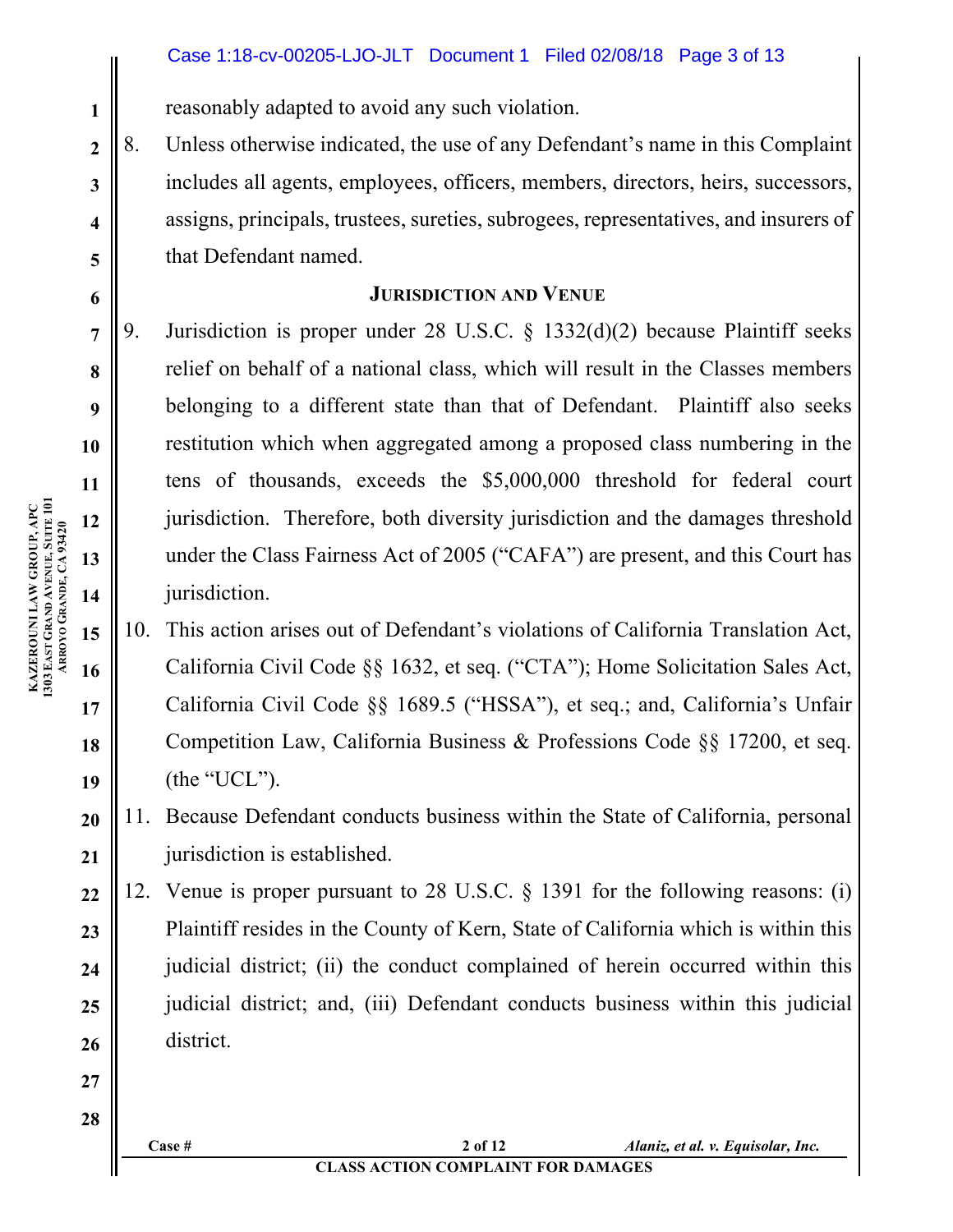|                         |     | Case 1:18-cv-00205-LJO-JLT Document 1 Filed 02/08/18 Page 4 of 13                                   |  |  |  |  |  |  |
|-------------------------|-----|-----------------------------------------------------------------------------------------------------|--|--|--|--|--|--|
| $\mathbf{1}$            |     | <b>PARTIES</b>                                                                                      |  |  |  |  |  |  |
| $\overline{2}$          |     | 13. Plaintiff is, and at all times mentioned herein was, a citizen and resident of the              |  |  |  |  |  |  |
| $\mathbf{3}$            |     | City of Wasco, County of Kern, State of California.                                                 |  |  |  |  |  |  |
| $\overline{\mathbf{4}}$ |     | 14. Plaintiff is informed and believes and thereon alleges that Defendant is, and at                |  |  |  |  |  |  |
| 5                       |     | all times mentioned herein was, a corporation incorporated under the laws of                        |  |  |  |  |  |  |
| 6                       |     | the State of California.                                                                            |  |  |  |  |  |  |
| $\overline{7}$          |     | <b>FACTUAL ALLEGATIONS</b>                                                                          |  |  |  |  |  |  |
| 8                       |     | 15. Plaintiff realleges and incorporates by reference all of the above paragraphs of                |  |  |  |  |  |  |
| 9                       |     | this Complaint as though fully stated herein.                                                       |  |  |  |  |  |  |
| 10                      | 16. | At all times relevant, Defendant made and continues to make marketing efforts                       |  |  |  |  |  |  |
| 11                      |     | to solicit the business of California consumers.                                                    |  |  |  |  |  |  |
| 12                      | 17. | In or about 2015, Defendant initiated such solicitation efforts in person at                        |  |  |  |  |  |  |
| 13                      |     | Plaintiff's residence to install solar panels.                                                      |  |  |  |  |  |  |
| 14                      | 18. | Said solar panels constitute "goods" as defined by Cal. Civ. Code $\S$ 1689.5(c).                   |  |  |  |  |  |  |
| 15                      | 19. | Since Plaintiff solely speaks Spanish, the negotiations between Plaintiff and                       |  |  |  |  |  |  |
| 16                      |     | Defendant were conducted solely in Spanish.                                                         |  |  |  |  |  |  |
| 17                      | 20. | During the course of these negotiations, Defendant represented to Plaintiff that                    |  |  |  |  |  |  |
| 18                      |     | Plaintiff's energy bill would decrease if Defendant installed solar panels at                       |  |  |  |  |  |  |
| 19                      |     | Plaintiff's residence.                                                                              |  |  |  |  |  |  |
| 20                      | 21. | In addition, Defendant's representative also informed Plaintiff that Plaintiff                      |  |  |  |  |  |  |
| 21                      |     | would receive a \$5,000.00 bonus from the government for installing the solar                       |  |  |  |  |  |  |
| 22                      |     | panels.                                                                                             |  |  |  |  |  |  |
| 23                      | 22. | Following the conclusion of said negotiations, Defendant required Plaintiff to                      |  |  |  |  |  |  |
| 24                      |     | sign an English-language contract.                                                                  |  |  |  |  |  |  |
| 25                      | 23. | Said contract constitutes a "home solicitation contract or offer" as defined by                     |  |  |  |  |  |  |
| 26                      |     | Cal. Civ. Code $\S 1689.5(a)$ .                                                                     |  |  |  |  |  |  |
| 27                      |     | 24. Plaintiff protested signing such a contract since Plaintiff only spoke Spanish.                 |  |  |  |  |  |  |
| 28                      |     |                                                                                                     |  |  |  |  |  |  |
|                         |     | 3 of 12<br>Case #<br>Alaniz, et al. v. Equisolar, Inc.<br><b>CLASS ACTION COMPLAINT FOR DAMAGES</b> |  |  |  |  |  |  |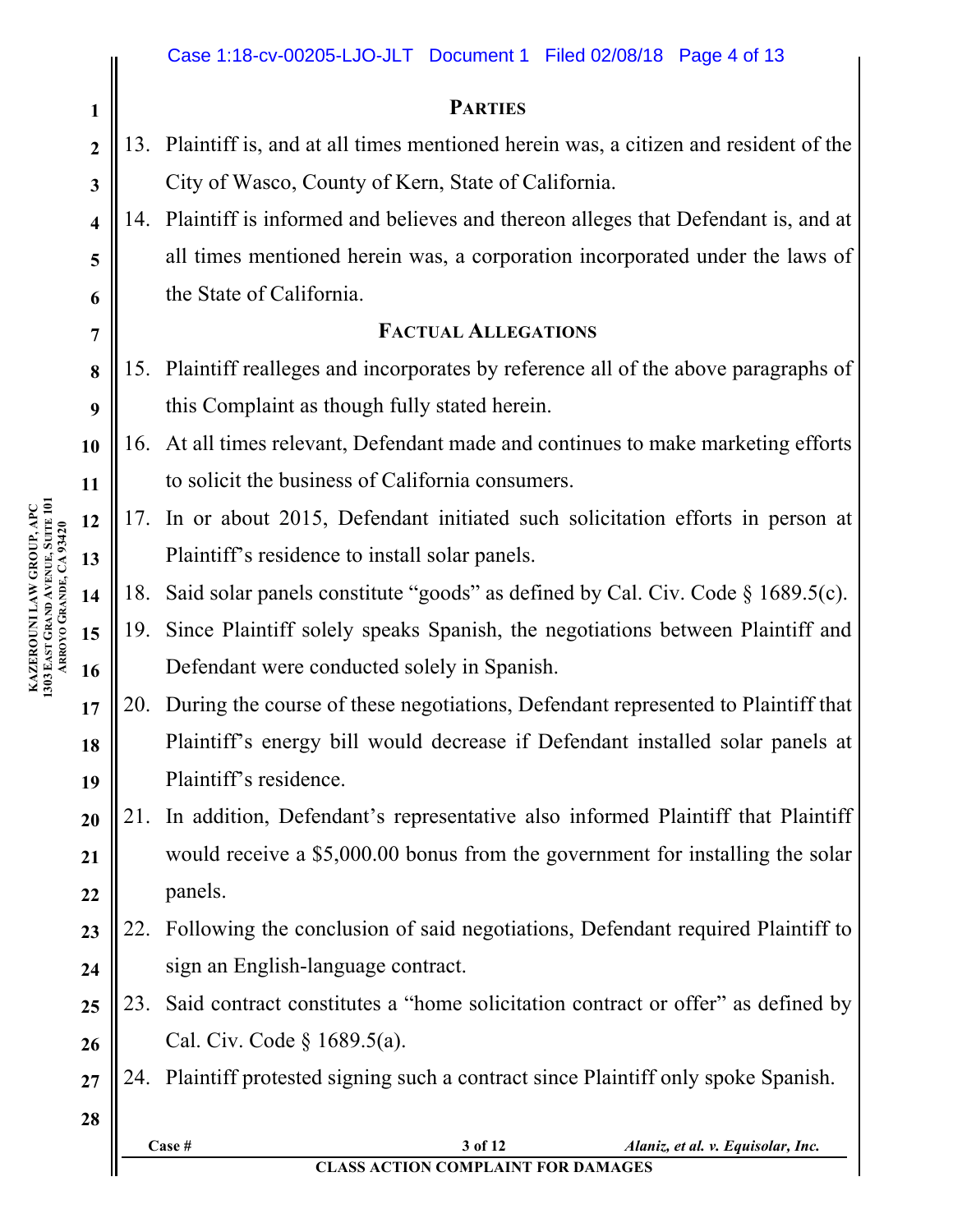# Case 1:18-cv-00205-LJO-JLT Document 1 Filed 02/08/18 Page 5 of 13

- **2 3** 25. Defendant neither provided Plaintiff a Spanish translation of the contract nor did Defendant mail a Spanish translation of the contract to Plaintiff at any time thereafter.
- **4 5** 26. After installation of the solar panels, Plaintiff did not experience any energy savings as promised by Defendant.
- **6 7** 27. To the contrary, Plaintiff's electricity has increased each month with the solar panels installed.
- **8 9** 28. At no point has Plaintiff received any bonus of any kind from the government for installing the solar panels.
- **10 11** 29. This installation constitutes "services" as defined by Cal. Civ. Code § 1689.5(d).
- **12 13** 30. In failing to provide a Spanish translation of the contract, Defendant violated Cal. Civ. Code § 1632(b).
	- 31. At no point during the pendency of Plaintiff's relationship with Defendant has Plaintiff received a contract that complies with Cal. Bus. & Prof Code § 7159, et seq. Thus, Plaintiff has the right to cancel Plaintiff's contract pursuant to Cal. Civ. Code §§ 1689.6(a)(3)(A); and, 1689.15.
- 32. At no point during the pendency of Plaintiff's relationship with Defendant has Plaintiff received a contract that included Plaintiff's Notice of Cancellation as required by Cal. Civ. Code § 1689.7.

33. As discussed in further detail below, Defendant's misrepresentations as to the quality of Defendant's solar panels also violate the UCL.

## **CLASS ALLEGATIONS**

34. Plaintiff brings this action on behalf of himself individually, and on behalf of all others similarly situated.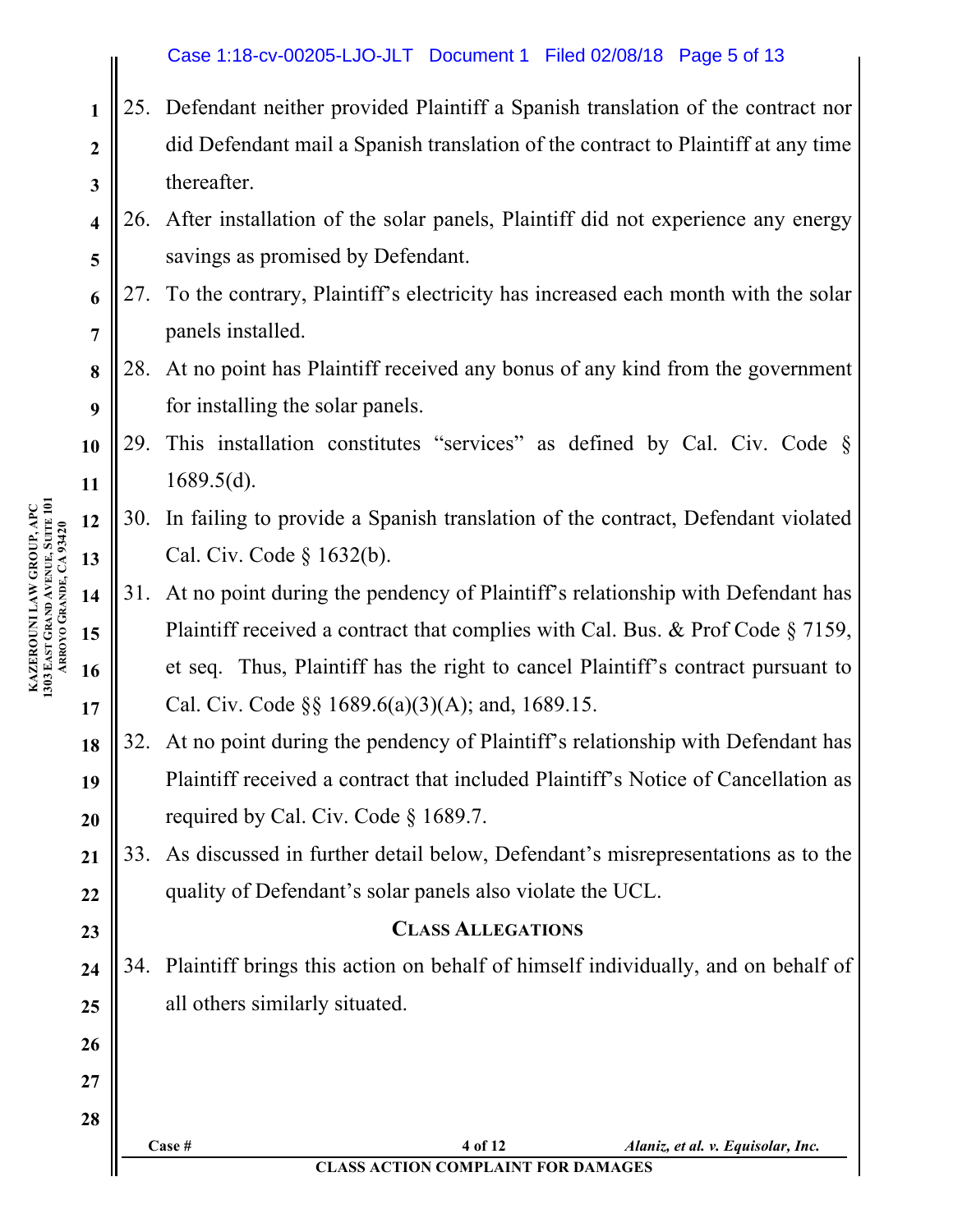|                         |     | Case 1:18-cv-00205-LJO-JLT Document 1 Filed 02/08/18 Page 6 of 13                                                                                                               |
|-------------------------|-----|---------------------------------------------------------------------------------------------------------------------------------------------------------------------------------|
| 1<br>$\boldsymbol{2}$   |     | 35. Plaintiff defines the "Language Class" as follows:<br>all persons within California who entered into an English-<br>language contract with Defendant for solar panels after |
| $\mathbf{3}$            |     | negotiating in a language other than English within the four years                                                                                                              |
| $\overline{\mathbf{4}}$ |     | prior to the filing of this action through the date of filing.                                                                                                                  |
| 5                       |     | 36. Plaintiff defines the "Home Solicitation Sales Act Class" as follows:<br>all persons within California who entered into a contract with                                     |
| 6                       |     | Defendant for solar panels in the form described herein within                                                                                                                  |
| 7                       |     | the four years prior to the filing of this action through the date of<br>filing.                                                                                                |
| 8                       | 37. | The Language Class and Home Solicitation Sales Act Class shall be referred to                                                                                                   |
| 9                       |     | as "the Classes"                                                                                                                                                                |
| 10                      | 38. | Defendant and their employees or agents are excluded from the Classes.                                                                                                          |
| 11                      |     | 39. Plaintiff does not know the exact number of persons in the Classes, but believes                                                                                            |
| 12                      |     | them to be in the several hundreds, if not thousands, making joinder of all these                                                                                               |
| 13                      |     | actions impracticable.                                                                                                                                                          |
| 14                      | 40. | The identity of the individual members is ascertainable through Defendant's                                                                                                     |
| 15                      |     | and/or Defendant's agents' records or by public notice.                                                                                                                         |
| 16                      | 41. | There is a well-defined community of interest in the questions of law and fact                                                                                                  |
| 17                      |     | involved affecting the members of the Classes. The questions of law and fact                                                                                                    |
| 18                      |     | common to the Classes predominate over questions affecting only individual                                                                                                      |
| 19                      |     | class members, and include, but are not limited to, the following:                                                                                                              |
| 20                      |     | a. Whether Defendant negotiates primarily in Spanish with consumers                                                                                                             |
| 21                      |     | prior to having said consumers sign an English-language contract;                                                                                                               |
| 22                      |     | b. Whether Defendant negotiates primarily in Chinese with consumers                                                                                                             |
| 23                      |     | prior to having said consumers sign an English-language contract;                                                                                                               |
| 24                      |     | Whether Defendant negotiates primarily in Tagalog with consumers<br>$c_{\cdot}$                                                                                                 |
| 25                      |     | prior to having said consumers sign an English-language contract;                                                                                                               |
| 26<br>27                |     | d. Whether Defendant negotiates primarily in Vietnamese with consumers                                                                                                          |
| 28                      |     | prior to having said consumers sign an English-language contract;                                                                                                               |
|                         |     | 5 of 12<br>Case #<br>Alaniz, et al. v. Equisolar, Inc.                                                                                                                          |
|                         |     | <b>CLASS ACTION COMPLAINT FOR DAMAGES</b>                                                                                                                                       |

**KAZEROUNI LAW GROUP, APC 1303 EAST GRAND AVENUE, SUITE 101 ARROYO GRANDE, CA 93420**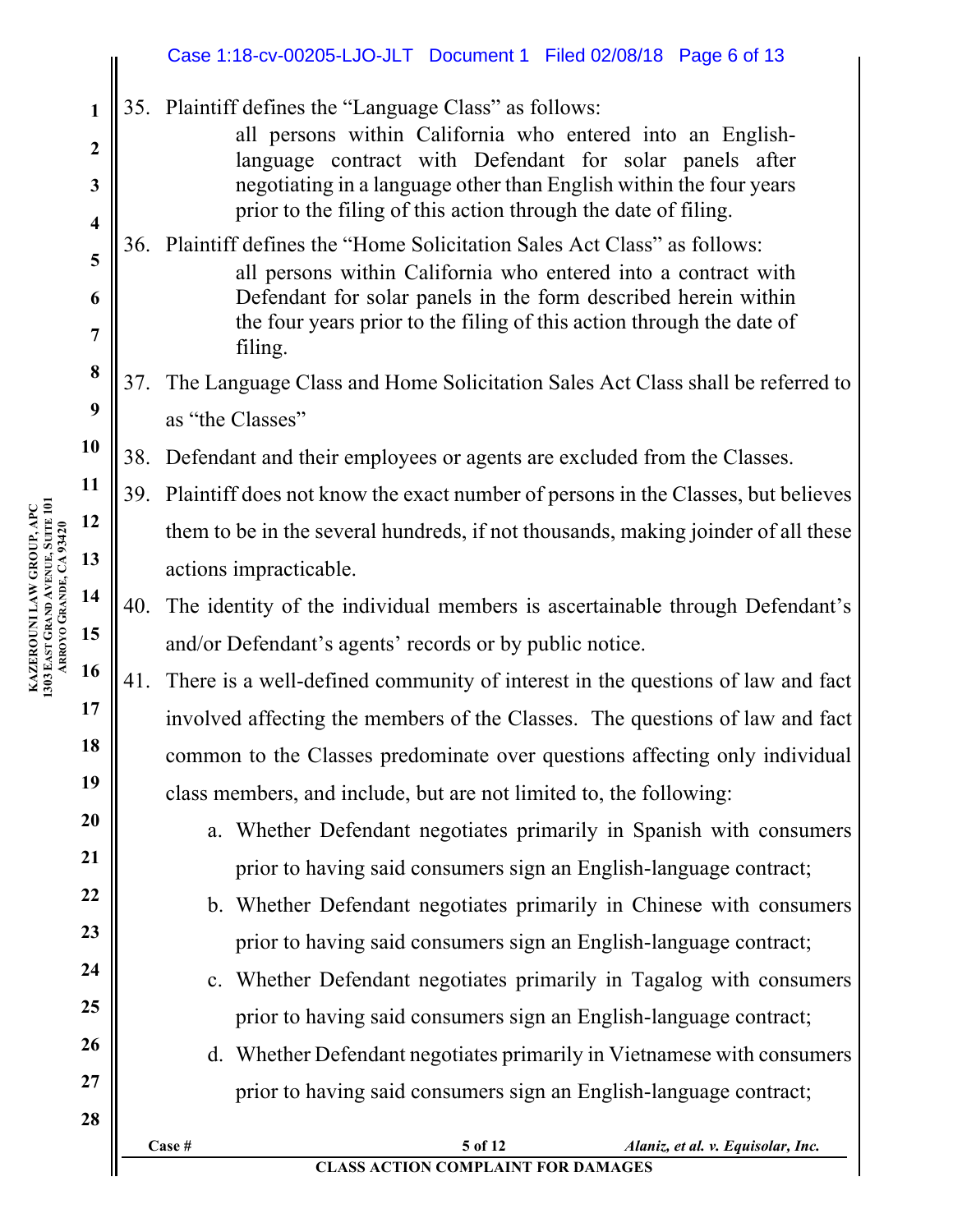|                         | Case 1:18-cv-00205-LJO-JLT Document 1 Filed 02/08/18 Page 7 of 13                                   |
|-------------------------|-----------------------------------------------------------------------------------------------------|
| $\mathbf{1}$            | e. Whether Defendant negotiates primarily in Korean with consumers                                  |
| $\boldsymbol{2}$        | prior to having said consumers sign an English-language contract;                                   |
| $\mathbf{3}$            | f. Whether Defendant's conduct was willful;                                                         |
| $\overline{\mathbf{4}}$ | g. Whether Defendant's conduct was negligent;                                                       |
| 5                       | h. Whether Plaintiff and the Classes are entitled to statutory damages;                             |
| 6                       | Whether Plaintiff and the Classes are entitled to actual damages;<br>$\mathbf{i}$ .                 |
| $\overline{7}$          | Whether Defendant's contract complies with Cal. Bus. & Prof Code $\S$<br>$j$ .                      |
| 8                       | 7159;                                                                                               |
| 9                       | k. Whether Plaintiff and the Classes are entitled to the recovery of                                |
| 10                      | restitution;                                                                                        |
| 11                      | 1. Whether Plaintiff and the Classes are entitled to injunctive relief;                             |
| 12                      | m. Whether Plaintiff and the Classes are entitled to the recovery of                                |
| 13                      | attorneys' fees;                                                                                    |
| 14                      | n. Whether Plaintiff and the Classes are entitled to the recovery of                                |
| 15                      | litigation costs; and,                                                                              |
| 16                      | o. Whether Defendant's practices violate California Business and                                    |
| 17                      | Professions Code § 17200;                                                                           |
| 18                      | p. Whether Defendant's practices are "unlawful" as described by                                     |
| 19                      | California Business and Professions Code § 17200;                                                   |
| 20                      | q. Whether Defendant's practices are "unfair" as described by California                            |
| <b>21</b>               | Business and Professions Code § 17200;                                                              |
| 22                      | Whether Defendant's practices are "fraudulent" as described by<br>$r_{\cdot}$                       |
| 23                      | California Business and Professions Code § 17200;                                                   |
| 24                      | s. Whether Defendant should be enjoined from engaging in such                                       |
| 25                      | conducted in the future.                                                                            |
| 26                      | 42. Plaintiff will fairly and adequately protect the interest of the Classes.                       |
| 27                      | Plaintiff has retained counsel experienced in consumer class action litigation<br>43.               |
| 28                      | and in handling claims involving solar panel companies.                                             |
|                         | 6 of 12<br>Case #<br>Alaniz, et al. v. Equisolar, Inc.<br><b>CLASS ACTION COMPLAINT FOR DAMAGES</b> |

**KAZEROUNI LAW GROUP, APC**

**1303 EAST** 

**GRAND** 

**ARROYO** 

**GRANDE, CA 93420**

**AVENUE, SUITE 101**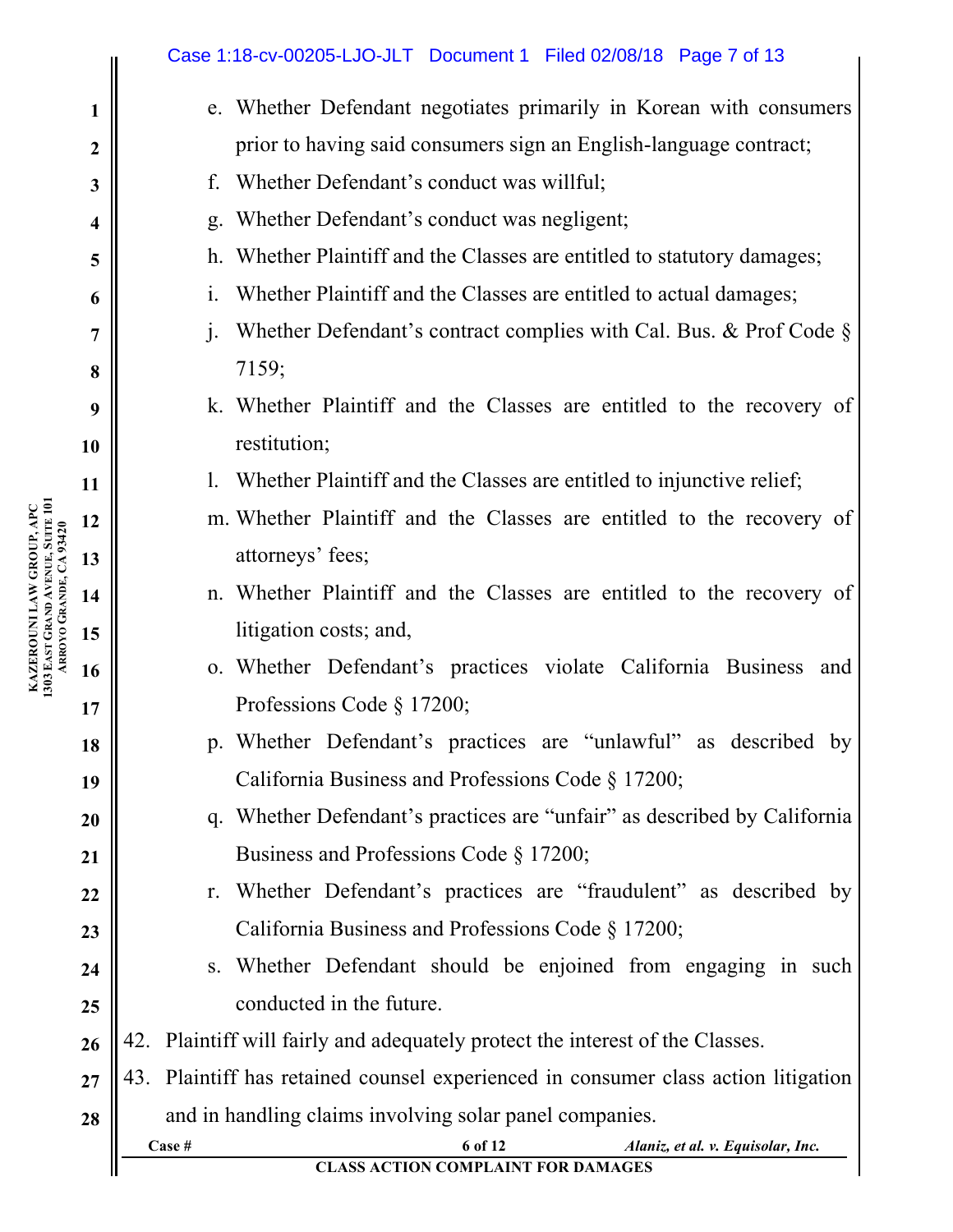| Case 1:18-cv-00205-LJO-JLT Document 1 Filed 02/08/18 Page 8 of 13 |  |  |  |  |
|-------------------------------------------------------------------|--|--|--|--|
|-------------------------------------------------------------------|--|--|--|--|

- **2 3** 44. Plaintiff's claims are typical of the claims of the Classes, which all arise from the same operative facts involving English-language contracts being utilized for non-English speaking consumers.
- **4 5** 45. Said claims also arise based upon contracts that do not provide notices as required by California law.
- **6 7** 46. A class action is a superior method for the fair and efficient adjudication of this controversy.
- **8 9** 47. Class-wide damages are essential to induce Defendant to comply with the federal and State laws alleged in the Complaint.
- **10 11** 48. The interests of class members in individually controlling the prosecution of separate claims against Defendant is small.
- **12 13** 49. Management of these claims is likely to present significantly fewer difficulties than those presented in many class claims, e.g., securities fraud.
- **14 15 16** 50. Defendant has acted on grounds generally applicable to the Classes, thereby making appropriate final declaratory relief with respect to the Classes as a whole.
- **17 18** 51. Plaintiff contemplates providing notice to the putative class members by direct mail in the form of a postcard-type notice and via Internet website.
- **19 20** 52. Plaintiff requests certification of a hybrid class for monetary damages and injunctive relief.

| 21 |                                                                                       | <b>CAUSES OF ACTION CLAIMED BY PLAINTIFF</b> |                                   |  |  |  |  |
|----|---------------------------------------------------------------------------------------|----------------------------------------------|-----------------------------------|--|--|--|--|
| 22 | <b>FIRST CAUSE OF ACTION</b>                                                          |                                              |                                   |  |  |  |  |
| 23 | <b>VIOLATION OF CALIFORNIA TRANSLATION ACT</b>                                        |                                              |                                   |  |  |  |  |
| 24 | CAL. CIV. CODE § 1632, ET SEQ.                                                        |                                              |                                   |  |  |  |  |
| 25 | [AGAINST ALL DEFENDANTS]                                                              |                                              |                                   |  |  |  |  |
| 26 | 53. Plaintiff incorporates by reference all of the above paragraphs of this Complaint |                                              |                                   |  |  |  |  |
| 27 | as though fully stated herein.                                                        |                                              |                                   |  |  |  |  |
| 28 |                                                                                       |                                              |                                   |  |  |  |  |
|    | $\bf Case \ \#$                                                                       | 7 of 12                                      | Alaniz, et al. v. Equisolar, Inc. |  |  |  |  |
|    | <b>CLASS ACTION COMPLAINT FOR DAMAGES</b>                                             |                                              |                                   |  |  |  |  |

**KAZEROUNI LAW GROUP, APC 1303 EAST GRAND AVENUE, SUITE 101 ARROYO GRANDE, CA 93420**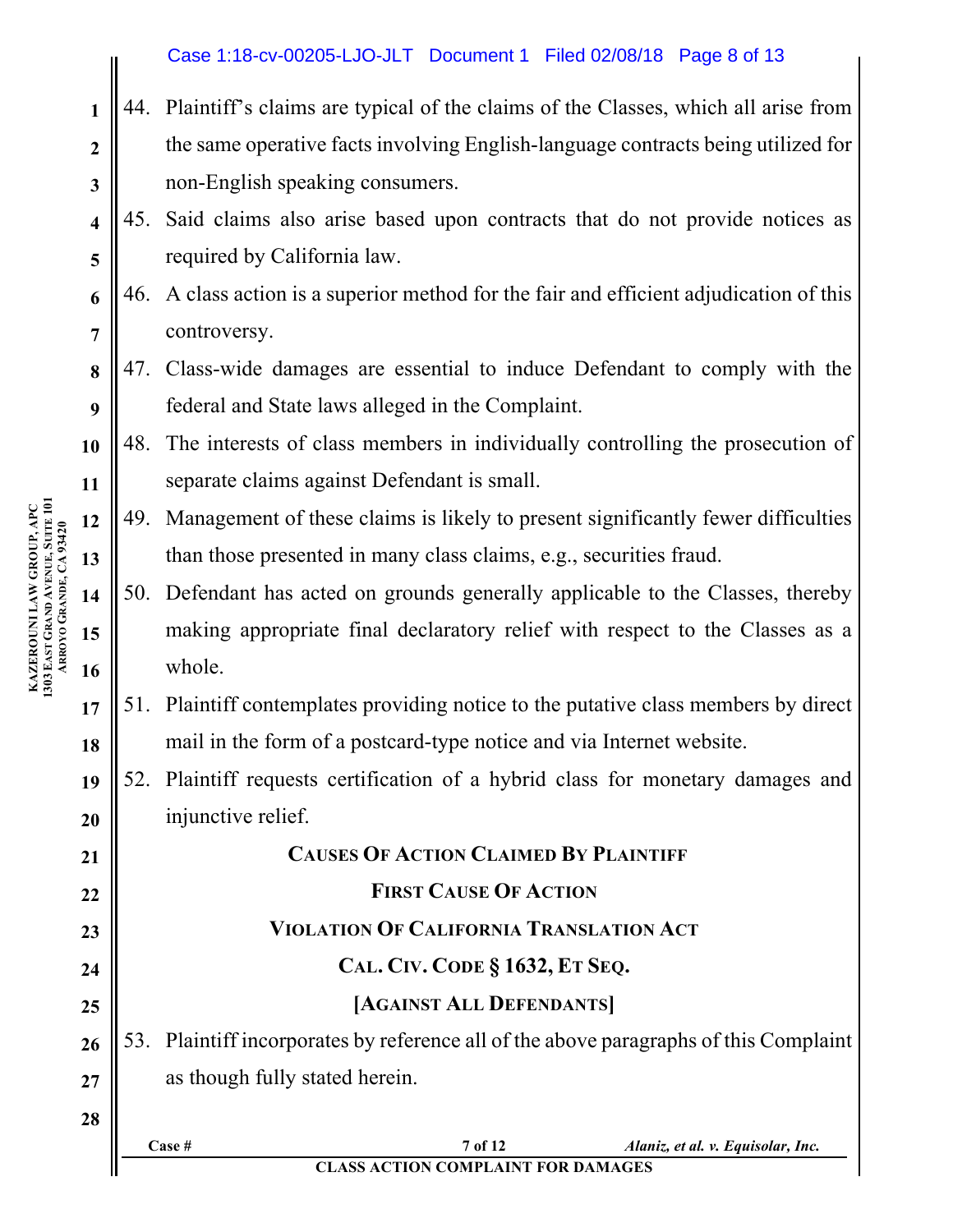## Case 1:18-cv-00205-LJO-JLT Document 1 Filed 02/08/18 Page 9 of 13

- 54. At a date presently unknown to Plaintiff, but at least four years prior to the filing of this action, and as set forth above, Defendant has engaged in the practice of forcing California consumers, like Plaintiff, to enter into illegal contracts written in a language unknown to said consumers.
- **5 6** 55. The foregoing acts and omission constitute numerous and multiple violations of Cal. Civ. Code § 1694, et seq.
- **7 8 9** 56. CTA was enacted in 1976 to increase consumer information and protection for California's sizable and growing Spanish-speaking population. *See* Cal. Civ. Code  $§$  1692(a)(1).

**13** 57. The Legislature also determined that California's population has become increasingly diverse and the number of Californians who speak languages other than English as their primary language at home has increased dramatically. Cal. Civ. Code § 1692(a)(2).

- 58. The Legislature also reviewed the American Community Survey which determined that 15.2 million Californians speak a language other than English at home based upon data collected between 2009 and 2011. Cal. Civ. Code §  $1692(a)(3)$ .
- **18 19** 59. The five languages other than English that are most widely spoken at home are Spanish, Chinese, Tagalog, Vietnamese, and Korean. *Id*.

**20 21 22 23 24 25 26 27 28 SECOND CAUSE OF ACTION VIOLATION OF HOME SOLICITATION SALES ACT CAL. CIV. CODE § 1689.5, ET SEQ. [AGAINST ALL DEFENDANTS]** 60. Plaintiff incorporates by reference all of the above paragraphs of this Complaint as though fully stated herein.

**1**

**2**

**3**

**4**

**10**

**11**

**12**

**14**

**15**

**16**

**17**

**Case # 8 of 12** *Alaniz, et al. v. Equisolar, Inc.* **CLASS ACTION COMPLAINT FOR DAMAGES**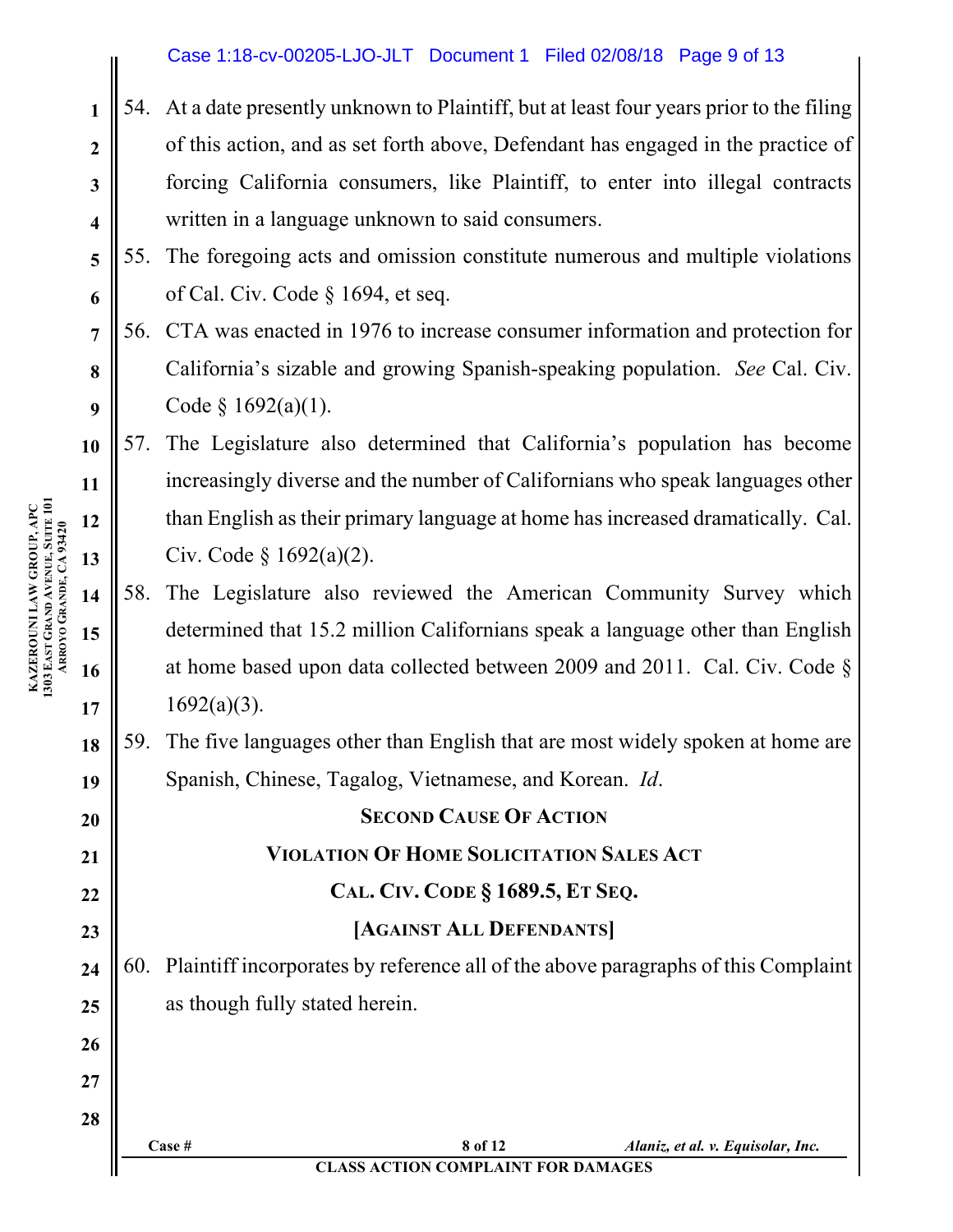### **1 2 3 4 5 6 7 8 9 10 11 12 13 14 15 16 17 18 19 20 21** 61. At a date presently unknown to Plaintiff, but at least four years prior to the filing of this action, and as set forth above, Defendant has engaged in the practice of forcing California consumers, like Plaintiff, to enter into illegal contracts that do not contain required notices pursuant to HSSA. 62. The foregoing acts and omission constitute numerous and multiple violations of Cal. Civ. Code § 1689.5, et seq. 63. Said acts and omissions have caused Plaintiff damages. **THIRD CAUSE OF ACTION VIOLATION OF CALIFORNIA'S UNFAIR COMPETITION LAW CAL. BUS. & PROF. CODE §§ 17200, ET SEQ. [AGAINST ALL DEFENDANTS]** 64. Plaintiff incorporates by reference all of the above paragraphs of this Complaint as though fully stated herein. 65. Plaintiff and Defendant are each "person[s]" as defined by California Business & Professions Code § 17201. California Bus. & Prof. Code § 17204 authorizes a private right of action on both an individual and representative basis. 66. "Unfair competition" is defined by Business and Professions Code Section § 17200 as encompassing several types of business "wrongs," two of which are at issue here: (1) an "unlawful" business act or practice, (2) an "unfair" business Case 1:18-cv-00205-LJO-JLT Document 1 Filed 02/08/18 Page 10 of 13

act or practice, (3) a "fraudulent" business act or practice, and (4) "unfair, deceptive, untrue or misleading advertising." The definitions in § 17200 are drafted in the disjunctive, meaning that each of these "wrongs" operates independently from the others.

**25 26 27** 67. By and through Defendant's conduct alleged in further detail above and herein, Defendant engaged in conduct which constitutes (a) unlawful and (b) unfair business practices prohibited by Bus. & Prof. Code § 17200 et seq.

**KAZEROUNI LAW GROUP, APC 1303 EAST GRAND AVENUE, SUITE 101 ARROYO GRANDE, CA 93420**

**22**

**23**

**24**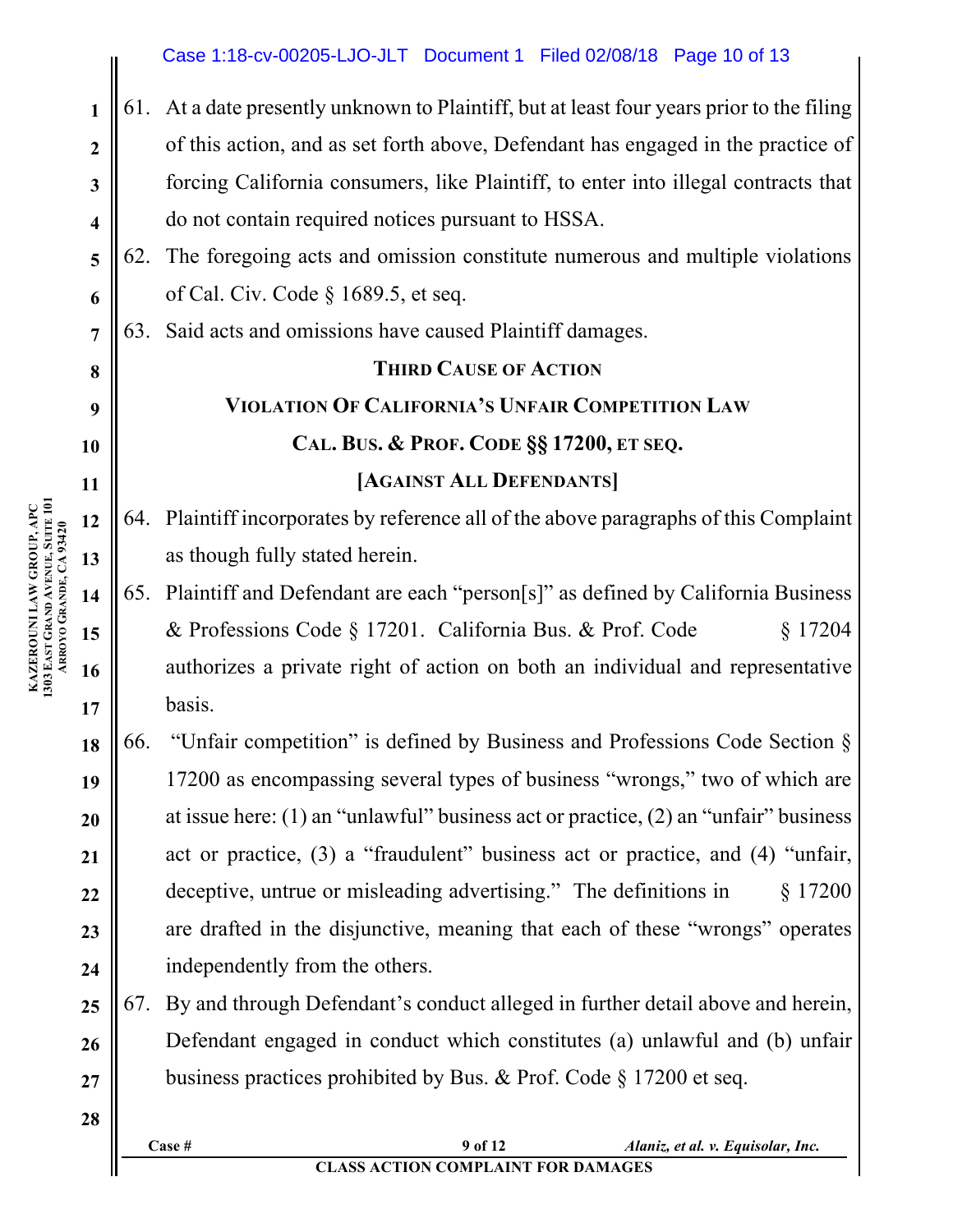## **"UNLAWFUL" PRONG**

- 68. As a result of Defendant's acts and practices described herein, Defendant has violated California's Unfair Competition Law, Business & Professions Code §§ 17200 *et seq.*, which provides a cause of action for an "unlawful" business act or practice perpetrated on members of the California public.
- 69. Defendant had other reasonably available alternatives to further its legitimate business interest, other than the conduct described herein, such as providing a Spanish language contract for Plaintiff as well as contracts with the required disclosures.

**10** 70. Plaintiff reserves the right to allege other violations of law, which constitute other unlawful business practices or acts, as such conduct is ongoing and continues to this date.

## *"***UNFAIR" PRONG**

71. Defendant's actions and representations constitute an "unfair" business act or practice under § 17200 in that Defendant's conduct is substantially injurious to consumers, offends public policy, and is immoral, unethical, oppressive, and unscrupulous as the gravity of the conduct outweighs any alleged benefits attributable to such conduct. Without limitation, it is an unfair business act or practice for Defendant to knowingly or negligently fail to provide a translated contract pursuant to CTA.

**21 22 23 24** 72. At a date presently unknown to Plaintiff, but at least four years prior to the filing of this action, and as set forth above, Defendant has committed acts of unfair competition as defined by Cal. Bus. & Prof. Code §§ 17200 et seq*.*, as alleged further detail above and herein.

**Case # 10 of 12** *Alaniz, et al. v. Equisolar, Inc.* **25 26 27 28** 73. Plaintiff could not have reasonably avoided the injury suffered herein. Plaintiff reserves the right to allege further conduct that constitutes other unfair business acts or practices. Such conduct is ongoing and continues to this date, as Defendant continues to require California consumers to enter in contracts that

**11 12 13 14 15 16 17 KAZEROUNI LAW GROUP, APC 1303 EAST GRAND AVENUE, SUITE 101 ARROYO GRANDE, CA 93420**

**18**

**19**

**20**

**1**

**2**

**3**

**4**

**5**

**6**

**7**

**8**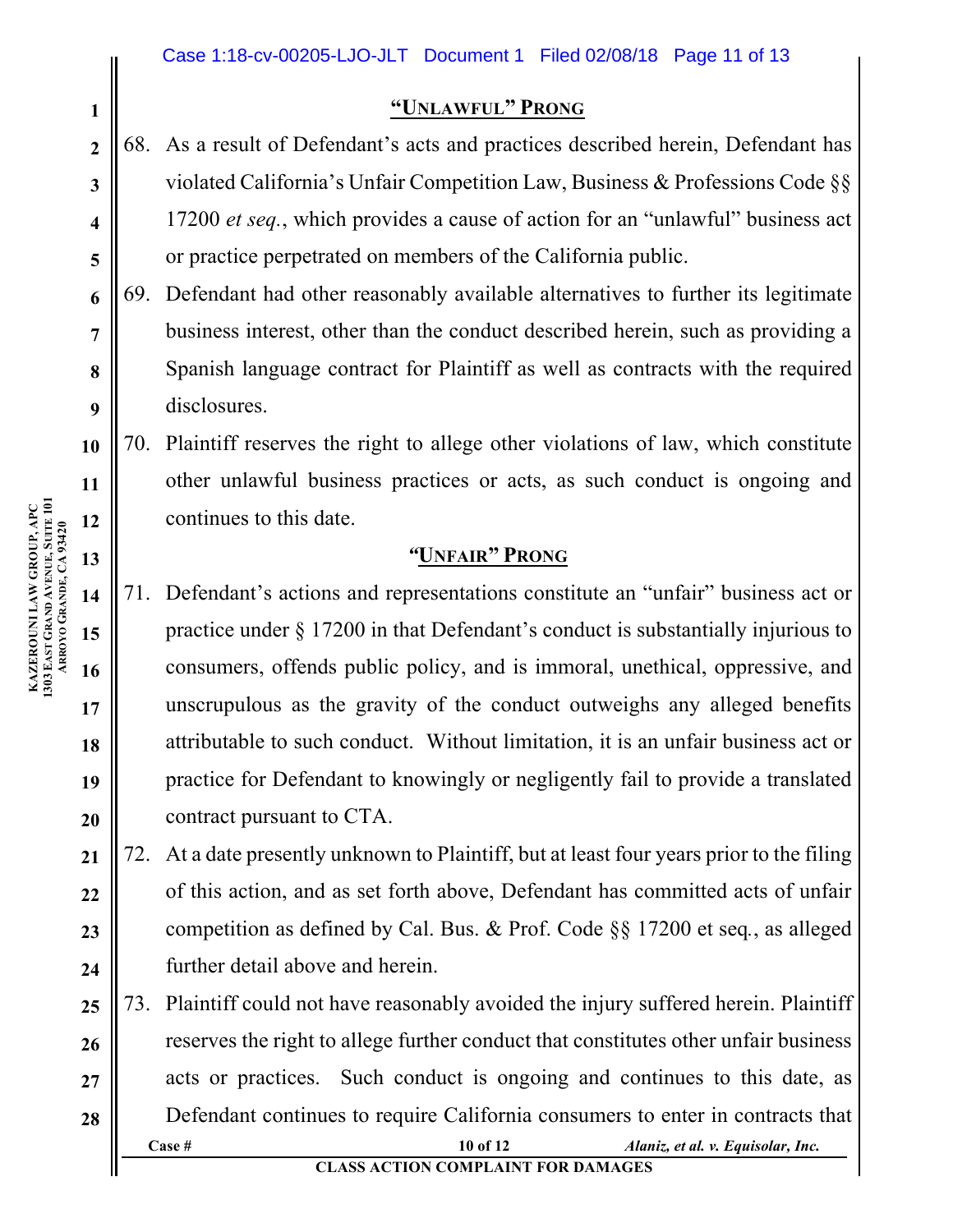violate CTA; HSSA; and, Cal. Bus. & Prof. Code §§ 17200, et seq.

# **FRAUDULENT**

- 74. California Business & Professions Code § 17200 prohibits any "fraudulent ... business act or practice." In order to prevail under the "fraudulent" prong of the UCL, a consumer must allege that the fraudulent business practice was likely to deceive members of the public.
- **7 8 9 10** 75. The test for "fraud" as contemplated by California Business and Professions Code § 17200 is whether the public is likely to be deceived. Unlike common law fraud, a § 17200 violation can be established even if no one was actually deceived, relied upon the fraudulent practice, or sustained any damage.
	- 76. Here, absent a Spanish contract, California consumers were never informed of their rights pursuant to the contract.
	- 77. In addition, Defendant's oral misrepresentations also deceived Plaintiff to believe that Plaintiff would receive a benefit from installing Defendant's solar panels.
- **16 17** 78. Despite the passage of time, Plaintiff has received no such benefit from the installation of defendant's solar panels.
- **18 19** 79. Even more troubling, Plaintiff has never received a contract that complies with Cal. Bus. & Prof Code § 7159.
- **20 21** 80. Thus, Defendant's conduct has violated the "fraudulent" prong of California Business & Professions Code § 17200.

# **PRAYER FOR RELIEF**

**23 24 WHEREFORE**, Plaintiff respectfully requests the Court grant Plaintiff damages against Defendant and relief as follows:

- That this action be certified as a class action on behalf of The Classes and Plaintiff be appointed as the representatives of The Classes;
- That Plaintiff's counsel be appointed to represent The Classes;

**KAZEROUNI LAW GROUP, APC 1303 EAST GRAND AVENUE, SUITE 101 ARROYO GRANDE, CA 93420** **1**

**2**

**3**

**4**

**5**

**6**

**11**

**12**

**13**

**14**

**15**

**22**

**25**

**26**

**27**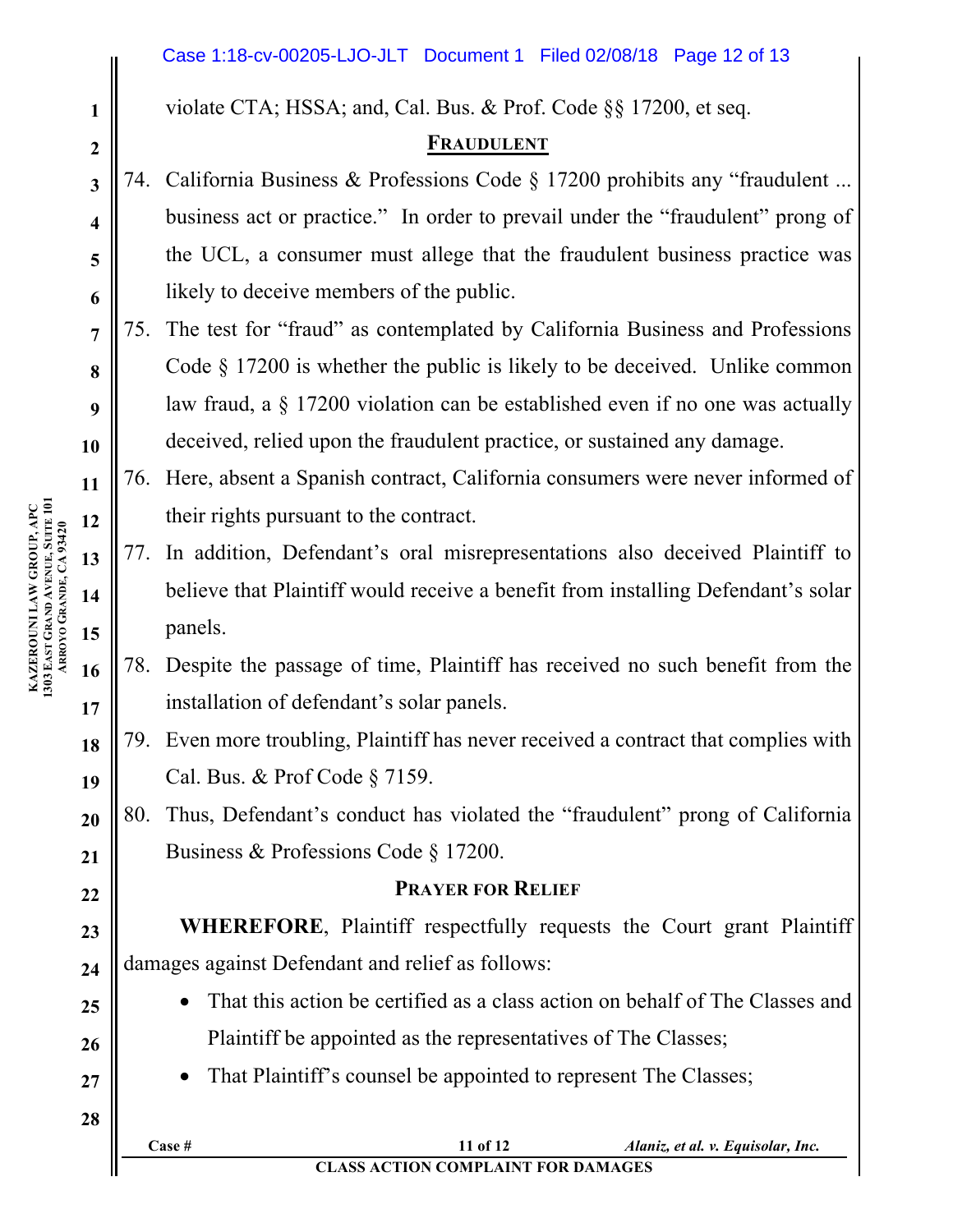- That the Court find that Plaintiff is entitled to injunctive relief and/or restitution pursuant to Cal. Bus. & Prof. Code § 17535;
- That the Court find that Defendant is in possession of money that belongs to Plaintiff and that Defendant has not returned the money;
- An order requiring Defendant to pay restitution to Plaintiff due to Defendant's UCL violations, pursuant to Cal. Bus. & Prof. Code §§ 17200- 17205 in the amount of Plaintiff's monthly payments;
- An order requiring imposition of a constructive trust and and/or disgorgement of Defendant's ill-gotten gains and to pay restitution to Plaintiff and to restore to Plaintiff all funds acquired by means of any act or practice declared by this court to be an unlawful, fraudulent, or unfair business act or practice, in violation of laws, statutes or regulations, or constituting unfair competition;
- That Plaintiff and the Classes be awarded reasonable attorneys' fees and costs of this suit pursuant to Code of Civil Procedure § 1021.5, and California Civil Code § 1780, and/or other applicable law; and,

• Any and all other relief as this Court may deem necessary or appropriate.

# **TRIAL BY JURY**

**19 20** 81. Pursuant to the seventh amendment to the Constitution of the United States of America, Plaintiff and The Classes are entitled to, and demand, a trial by jury.

Dated: February 8, 2018 Respectfully submitted,

# **KAZEROUNI LAW GROUP, APC**

By: /s/ Matthew M. Loker MATTHEW M. LOKER, ESQ. ATTORNEY FOR PLAINTIFF

**Case # 12 of 12** *Alaniz, et al. v. Equisolar, Inc.* **CLASS ACTION COMPLAINT FOR DAMAGES**

**1**

**2**

**3**

**4**

**5**

**6**

**7**

**8**

**9**

**10**

**17**

**18**

**21**

**22**

**23**

**24**

**25**

**26**

**27**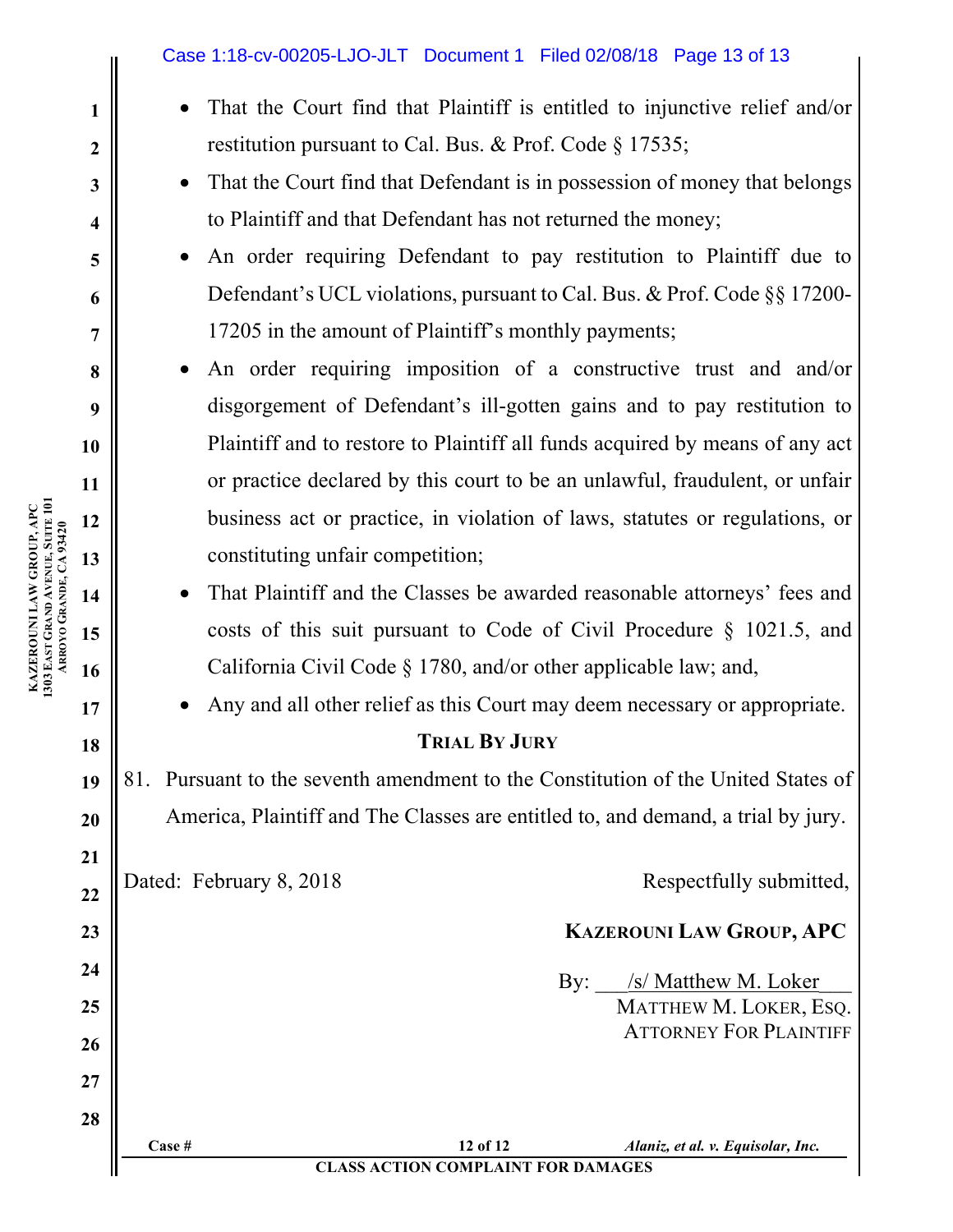| Case 1:18-cv-00205-LJO-JLT Document 1-1 Filed 02/08/18 Page 1 of 2<br>provided by local rules of court. This form, approved by the Judicial Conference of the United States in September 1974, is required for the use of the Cle<br>purpose of initiating the civil docket sheet. (SEE INSTRUCTIONS ON NEXT PAGE OF THIS FORM.)                                                                                                                                                                                                                                                                                                       |                                                                                                                                                                                                                                                                                                                                                                                                                                                                                                                                                                                                                                                                |                                                                                                                                                                                                                                                                                                                                                                                                                                                                                                                                                                                                                                                                                                                       |                                                                                                                                                                                                                                                                                                                                                                                                                                   |                                                                                                                                                                   |                                                                                                                                                                                                                                                                                                                                                                                                                                                                                                                                                                                                                                                                                                                                                                                                                                                                                                                                                                                                                                                                                  |                                                                                  |                            |                       |                         |  |
|----------------------------------------------------------------------------------------------------------------------------------------------------------------------------------------------------------------------------------------------------------------------------------------------------------------------------------------------------------------------------------------------------------------------------------------------------------------------------------------------------------------------------------------------------------------------------------------------------------------------------------------|----------------------------------------------------------------------------------------------------------------------------------------------------------------------------------------------------------------------------------------------------------------------------------------------------------------------------------------------------------------------------------------------------------------------------------------------------------------------------------------------------------------------------------------------------------------------------------------------------------------------------------------------------------------|-----------------------------------------------------------------------------------------------------------------------------------------------------------------------------------------------------------------------------------------------------------------------------------------------------------------------------------------------------------------------------------------------------------------------------------------------------------------------------------------------------------------------------------------------------------------------------------------------------------------------------------------------------------------------------------------------------------------------|-----------------------------------------------------------------------------------------------------------------------------------------------------------------------------------------------------------------------------------------------------------------------------------------------------------------------------------------------------------------------------------------------------------------------------------|-------------------------------------------------------------------------------------------------------------------------------------------------------------------|----------------------------------------------------------------------------------------------------------------------------------------------------------------------------------------------------------------------------------------------------------------------------------------------------------------------------------------------------------------------------------------------------------------------------------------------------------------------------------------------------------------------------------------------------------------------------------------------------------------------------------------------------------------------------------------------------------------------------------------------------------------------------------------------------------------------------------------------------------------------------------------------------------------------------------------------------------------------------------------------------------------------------------------------------------------------------------|----------------------------------------------------------------------------------|----------------------------|-----------------------|-------------------------|--|
| I. (a) PLAINTIFFS<br>FRANCISCO ALANIZ, INDIVIDUALLY AND ON BEHALF OF ALL<br>OTHERS SIMILARLY SITUATED,                                                                                                                                                                                                                                                                                                                                                                                                                                                                                                                                 |                                                                                                                                                                                                                                                                                                                                                                                                                                                                                                                                                                                                                                                                |                                                                                                                                                                                                                                                                                                                                                                                                                                                                                                                                                                                                                                                                                                                       | <b>DEFENDANTS</b><br>EQUISOLAR, INC.,                                                                                                                                                                                                                                                                                                                                                                                             |                                                                                                                                                                   |                                                                                                                                                                                                                                                                                                                                                                                                                                                                                                                                                                                                                                                                                                                                                                                                                                                                                                                                                                                                                                                                                  |                                                                                  |                            |                       |                         |  |
| (b) County of Residence of First Listed Plaintiff                                                                                                                                                                                                                                                                                                                                                                                                                                                                                                                                                                                      | (EXCEPT IN U.S. PLAINTIFF CASES)                                                                                                                                                                                                                                                                                                                                                                                                                                                                                                                                                                                                                               | <b>KERN</b>                                                                                                                                                                                                                                                                                                                                                                                                                                                                                                                                                                                                                                                                                                           | NOTE:                                                                                                                                                                                                                                                                                                                                                                                                                             | County of Residence of First Listed Defendant<br>(IN U.S. PLAINTIFF CASES ONLY)<br>IN LAND CONDEMNATION CASES, USE THE LOCATION OF<br>THE TRACT OF LAND INVOLVED. |                                                                                                                                                                                                                                                                                                                                                                                                                                                                                                                                                                                                                                                                                                                                                                                                                                                                                                                                                                                                                                                                                  |                                                                                  |                            |                       |                         |  |
| (c) Attorneys (Firm Name, Address, and Telephone Number)<br>Matthew M. Loker, Esq. (SBN: 279939)<br>KAZEROUNI LAW GROUP, APC<br>1303 E. Grand Ave., Ste. 101, Arroyo Grande, CA 93420 (800) 400-6808                                                                                                                                                                                                                                                                                                                                                                                                                                   |                                                                                                                                                                                                                                                                                                                                                                                                                                                                                                                                                                                                                                                                |                                                                                                                                                                                                                                                                                                                                                                                                                                                                                                                                                                                                                                                                                                                       | Attorneys (If Known)                                                                                                                                                                                                                                                                                                                                                                                                              |                                                                                                                                                                   |                                                                                                                                                                                                                                                                                                                                                                                                                                                                                                                                                                                                                                                                                                                                                                                                                                                                                                                                                                                                                                                                                  |                                                                                  |                            |                       |                         |  |
| <b>II. BASIS OF JURISDICTION</b> (Place an "X" in One Box Only)                                                                                                                                                                                                                                                                                                                                                                                                                                                                                                                                                                        |                                                                                                                                                                                                                                                                                                                                                                                                                                                                                                                                                                                                                                                                |                                                                                                                                                                                                                                                                                                                                                                                                                                                                                                                                                                                                                                                                                                                       | <b>III. CITIZENSHIP OF PRINCIPAL PARTIES</b> (Place an "X" in One Box for Plaintiff                                                                                                                                                                                                                                                                                                                                               |                                                                                                                                                                   |                                                                                                                                                                                                                                                                                                                                                                                                                                                                                                                                                                                                                                                                                                                                                                                                                                                                                                                                                                                                                                                                                  |                                                                                  |                            |                       |                         |  |
| $\Box$ 1 U.S. Government<br>Plaintiff                                                                                                                                                                                                                                                                                                                                                                                                                                                                                                                                                                                                  | $\boxtimes$ 3 Federal Question<br>(U.S. Government Not a Party)                                                                                                                                                                                                                                                                                                                                                                                                                                                                                                                                                                                                |                                                                                                                                                                                                                                                                                                                                                                                                                                                                                                                                                                                                                                                                                                                       | (For Diversity Cases Only)<br>Citizen of This State                                                                                                                                                                                                                                                                                                                                                                               | PTF<br>$\Box$ 1                                                                                                                                                   | <b>DEF</b><br>$\Box$ 1                                                                                                                                                                                                                                                                                                                                                                                                                                                                                                                                                                                                                                                                                                                                                                                                                                                                                                                                                                                                                                                           | Incorporated or Principal Place<br>of Business In This State                     | and One Box for Defendant) | PTF<br>$\Box$ 4       | DEF<br>$\Box$ 4         |  |
| $\Box$ 2 U.S. Government<br>Defendant                                                                                                                                                                                                                                                                                                                                                                                                                                                                                                                                                                                                  | $\Box$ 4 Diversity                                                                                                                                                                                                                                                                                                                                                                                                                                                                                                                                                                                                                                             | (Indicate Citizenship of Parties in Item III)                                                                                                                                                                                                                                                                                                                                                                                                                                                                                                                                                                                                                                                                         | Citizen of Another State                                                                                                                                                                                                                                                                                                                                                                                                          | $\Box$ 2                                                                                                                                                          |                                                                                                                                                                                                                                                                                                                                                                                                                                                                                                                                                                                                                                                                                                                                                                                                                                                                                                                                                                                                                                                                                  | $\Box$ 2 Incorporated <i>and</i> Principal Place<br>of Business In Another State |                            | $\Box$ 5              | $\Box$ 5                |  |
|                                                                                                                                                                                                                                                                                                                                                                                                                                                                                                                                                                                                                                        |                                                                                                                                                                                                                                                                                                                                                                                                                                                                                                                                                                                                                                                                |                                                                                                                                                                                                                                                                                                                                                                                                                                                                                                                                                                                                                                                                                                                       | Citizen or Subject of a<br>Foreign Country                                                                                                                                                                                                                                                                                                                                                                                        | $\Box$ 3                                                                                                                                                          |                                                                                                                                                                                                                                                                                                                                                                                                                                                                                                                                                                                                                                                                                                                                                                                                                                                                                                                                                                                                                                                                                  | 7 3 Foreign Nation                                                               |                            | $\Box$ 6              | $\Box$ 6                |  |
| <b>IV. NATURE OF SUIT</b> (Place an "X" in One Box Only)<br><b>CONTRACT</b>                                                                                                                                                                                                                                                                                                                                                                                                                                                                                                                                                            |                                                                                                                                                                                                                                                                                                                                                                                                                                                                                                                                                                                                                                                                | <b>TORTS</b>                                                                                                                                                                                                                                                                                                                                                                                                                                                                                                                                                                                                                                                                                                          | <b>FORFEITURE/PENALTY</b>                                                                                                                                                                                                                                                                                                                                                                                                         |                                                                                                                                                                   |                                                                                                                                                                                                                                                                                                                                                                                                                                                                                                                                                                                                                                                                                                                                                                                                                                                                                                                                                                                                                                                                                  | <b>BANKRUPTCY</b>                                                                |                            | <b>OTHER STATUTES</b> |                         |  |
| $\Box$ 110 Insurance<br>$\Box$ 120 Marine<br>$\Box$ 130 Miller Act<br>$\Box$ 140 Negotiable Instrument<br>$\Box$ 150 Recovery of Overpayment<br>& Enforcement of Judgment<br>□ 151 Medicare Act<br>□ 152 Recovery of Defaulted<br><b>Student Loans</b><br>(Excludes Veterans)<br>$\Box$ 153 Recovery of Overpayment<br>of Veteran's Benefits<br>160 Stockholders' Suits<br>190 Other Contract<br>□ 195 Contract Product Liability<br>196 Franchise<br><b>REAL PROPERTY</b><br>210 Land Condemnation<br>220 Foreclosure<br>230 Rent Lease & Ejectment<br>240 Torts to Land<br>245 Tort Product Liability<br>290 All Other Real Property | PERSONAL INJURY<br>$\Box$ 310 Airplane<br>□ 315 Airplane Product<br>Liability<br>$\Box$ 320 Assault, Libel &<br>Slander<br>□ 330 Federal Employers'<br>Liability<br>$\Box$ 340 Marine<br>345 Marine Product<br>Liability<br>□ 350 Motor Vehicle<br>355 Motor Vehicle<br><b>Product Liability</b><br><b>360 Other Personal</b><br>Injury<br>$\Box$ 362 Personal Injury -<br>Medical Malpractice<br><b>CIVIL RIGHTS</b><br>$\Box$ 440 Other Civil Rights<br>$\Box$ 441 Voting<br>$\Box$ 442 Employment<br>$\Box$ 443 Housing/<br>Accommodations<br>$\square$ 445 Amer. w/Disabilities<br>Employment<br>$\Box$ 446 Amer. w/Disabilities<br>Other<br>448 Education | PERSONAL INJURY<br>$\Box$ 365 Personal Injury -<br><b>Product Liability</b><br>367 Health Care/<br>Pharmaceutical<br>Personal Injury<br><b>Product Liability</b><br>368 Asbestos Personal<br><b>Injury Product</b><br>Liability<br>PERSONAL PROPERTY<br>370 Other Fraud<br>$\Box$ 371 Truth in Lending<br>380 Other Personal<br><b>Property Damage</b><br>□ 385 Property Damage<br>Product Liability<br>PRISONER PETITIONS<br><b>Habeas Corpus:</b><br>1463 Alien Detainee<br>$\Box$ 510 Motions to Vacate<br>Sentence<br>$\Box$ 530 General<br>535 Death Penalty<br>Other:<br>$\Box$ 540 Mandamus & Other<br>$\Box$ 550 Civil Rights<br>555 Prison Condition<br>560 Civil Detainee -<br>Conditions of<br>Confinement | □ 625 Drug Related Seizure<br>of Property 21 USC 881<br>$\Box$ 690 Other<br><b>LABOR</b><br>710 Fair Labor Standards<br>Act<br>720 Labor/Management<br>Relations<br>740 Railway Labor Act<br>751 Family and Medical<br>Leave Act<br>790 Other Labor Litigation<br>$\Box$ 791 Employee Retirement<br>Income Security Act<br><b>IMMIGRATION</b><br>$\Box$ 462 Naturalization Application<br>$\Box$ 465 Other Immigration<br>Actions |                                                                                                                                                                   | $\Box$ 422 Appeal 28 USC 158<br>375 False Claims Act<br>423 Withdrawal<br>$\Box$ 400 State Reapportionment<br>28 USC 157<br>$\Box$ 410 Antitrust<br>$\Box$ 430 Banks and Banking<br><b>PROPERTY RIGHTS</b><br>$\Box$ 450 Commerce<br>$\Box$ 820 Copyrights<br>$\Box$ 460 Deportation<br>□ 830 Patent<br>$\Box$ 470 Racketeer Influenced and<br>□ 840 Trademark<br>Corrupt Organizations<br>480 Consumer Credit<br><b>SOCIAL SECURITY</b><br>490 Cable/Sat TV<br>$\Box$ 861 HIA (1395ff)<br>□ 850 Securities/Commodities/<br><b>1</b> 862 Black Lung (923)<br>Exchange<br>× 890 Other Statutory Actions<br>$\Box$ 863 DIWC/DIWW (405(g))<br>$\Box$ 864 SSID Title XVI<br>$\Box$ 891 Agricultural Acts<br>□ 893 Environmental Matters<br>$\Box$ 865 RSI (405(g))<br>$\Box$ 895 Freedom of Information<br>Act<br>$\Box$ 896 Arbitration<br><b>FEDERAL TAX SUITS</b><br>□ 899 Administrative Procedure<br>□ 870 Taxes (U.S. Plaintiff<br><b>Agency Decision</b><br>or Defendant)<br>$\Box$ 950 Constitutionality of<br>□ 871 IRS—Third Party<br>26 USC 7609<br><b>State Statutes</b> |                                                                                  |                            |                       | Act/Review or Appeal of |  |
| <b>V. ORIGIN</b> (Place an "X" in One Box Only)<br>Original<br>XII<br>$\Box$ 2 Removed from<br>$\Box$ 3<br>Remanded from<br>$\Box$ 4 Reinstated or<br>$\Box$ 5 Transferred from<br>$\Box$ 6 Multidistrict<br>Proceeding<br><b>State Court</b><br>Appellate Court<br>Reopened<br>Another District<br>Litigation<br>(specify)<br>Cite the U.S. Civil Statute under which you are filing (Do not cite jurisdictional statutes unless diversity):<br>28 USC § 1332<br>VI. CAUSE OF ACTION<br>Brief description of cause:<br>Plaintiff alleges violations of the UCL; CTA; and, HSSA                                                        |                                                                                                                                                                                                                                                                                                                                                                                                                                                                                                                                                                                                                                                                |                                                                                                                                                                                                                                                                                                                                                                                                                                                                                                                                                                                                                                                                                                                       |                                                                                                                                                                                                                                                                                                                                                                                                                                   |                                                                                                                                                                   |                                                                                                                                                                                                                                                                                                                                                                                                                                                                                                                                                                                                                                                                                                                                                                                                                                                                                                                                                                                                                                                                                  |                                                                                  |                            |                       |                         |  |
| VII. REQUESTED IN<br><b>COMPLAINT:</b><br>VIII. RELATED CASE(S)                                                                                                                                                                                                                                                                                                                                                                                                                                                                                                                                                                        | ⊠<br>UNDER RULE 23, F.R.Cv.P.                                                                                                                                                                                                                                                                                                                                                                                                                                                                                                                                                                                                                                  | CHECK IF THIS IS A CLASS ACTION                                                                                                                                                                                                                                                                                                                                                                                                                                                                                                                                                                                                                                                                                       | <b>DEMAND</b> \$                                                                                                                                                                                                                                                                                                                                                                                                                  |                                                                                                                                                                   |                                                                                                                                                                                                                                                                                                                                                                                                                                                                                                                                                                                                                                                                                                                                                                                                                                                                                                                                                                                                                                                                                  | CHECK YES only if demanded in complaint:<br><b>JURY DEMAND:</b>                  | $\times$ Yes               | $\Box$ No             |                         |  |
|                                                                                                                                                                                                                                                                                                                                                                                                                                                                                                                                                                                                                                        |                                                                                                                                                                                                                                                                                                                                                                                                                                                                                                                                                                                                                                                                |                                                                                                                                                                                                                                                                                                                                                                                                                                                                                                                                                                                                                                                                                                                       |                                                                                                                                                                                                                                                                                                                                                                                                                                   |                                                                                                                                                                   |                                                                                                                                                                                                                                                                                                                                                                                                                                                                                                                                                                                                                                                                                                                                                                                                                                                                                                                                                                                                                                                                                  |                                                                                  |                            |                       |                         |  |

JS 44 (Rev. 12/12) **CIVIL COVER SHEET**

| VIII. RELATED CASE(S)<br><b>IF ANY</b> | (See instructions):<br><b>JUDGE</b> |                                 | <b>DOCKET NUMBER</b> |  |
|----------------------------------------|-------------------------------------|---------------------------------|----------------------|--|
| <b>DATE</b>                            |                                     | SIGNATURE OF ATTORNEY OF RECORD |                      |  |
| 02/08/2018                             | /s/ Matthew M. Loker                |                                 |                      |  |
| <b>FOR OFFICE USE ONLY</b>             |                                     |                                 |                      |  |
| <b>RECEIPT#</b><br>AMOUNT              | <b>APPLYING IFP</b>                 | <b>JUDGE</b>                    | MAG. JUDGE           |  |

**Print Save As... Save As... Reset**